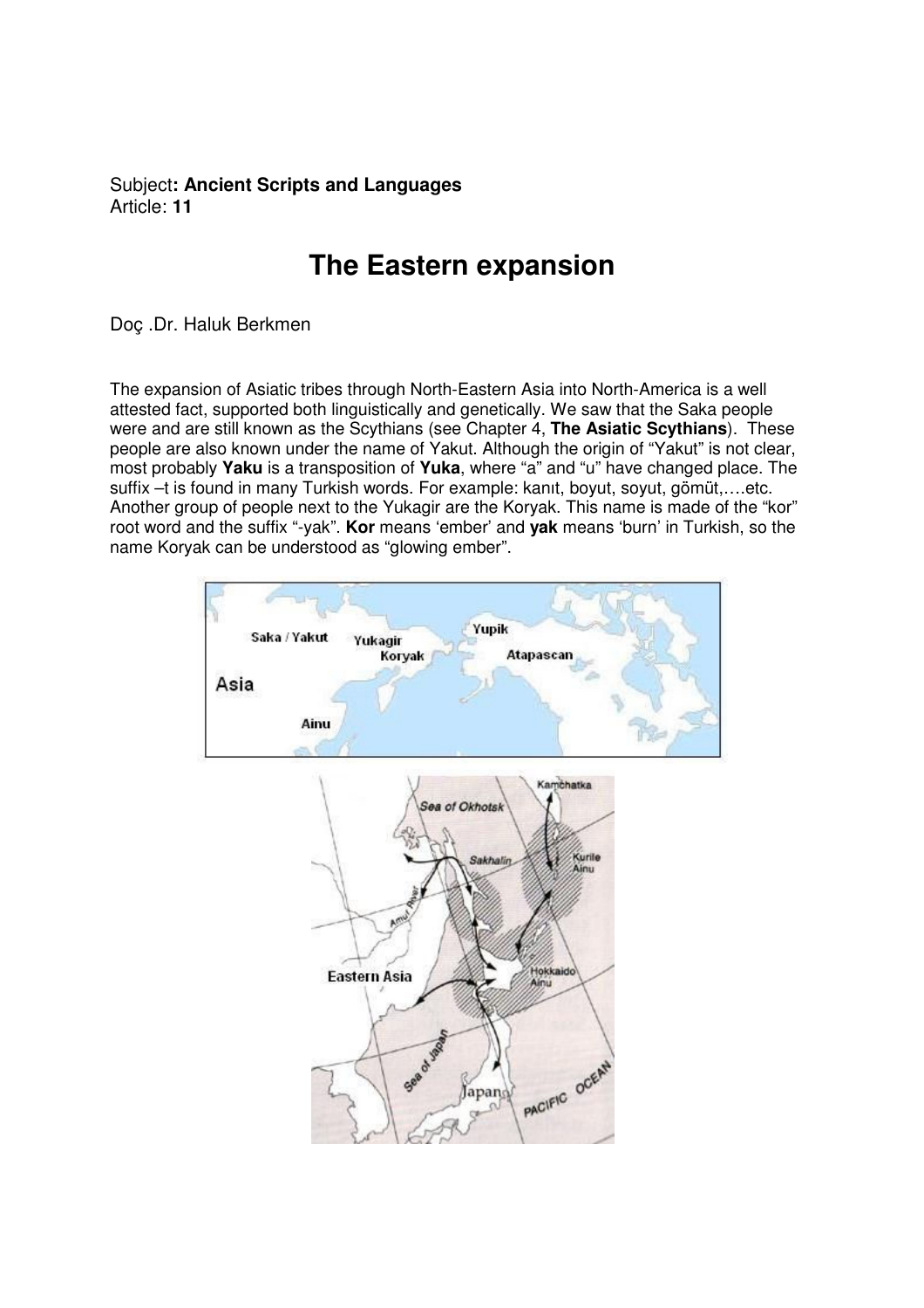A recent research done on the Ainu people showed that they migrated to the eastern parts of Asia from the Central Asian region of Lake Baikal, following the banks of the Amur River (1). When the toponymy of the region is investigated, one can find many clues to the ancient proto-language. On the above map we find Sakhalin, which can be split as **Saka-ilin**: "the land of the Saka", Kurile as **Kuru-il** "The dry territory", where **kuru** means "dry" and **il** means "location" or "territory". So, Kuril becomes a meaningful description for an island in Turkish.

 The Sea of Okhotsk can be split into its constituent phonemes as: **Okh-Ot-sk**, from which the meaning "Belonging to the fiery Okh" emerges. In that name "Ot" represents the fire or rather the fiery human spirit as well as the sun (see **06-Universal Symbols**). A similar form of Okh is found in the name Hokkaido, where **Hokk** could very well be a transformed form of **Okh** and **Aido** could be a transformed form of **Ainu**. Other monosyllabic root word meaning "shaman" or "spiritual leader" is **Kam,** which is found in the first syllable of Kamchatka.

All these interesting relationships couldn't be pure coincidence. Moreover, the languages of the whole region, including Japanese, have clear connections to the Altaic language group and especially to Turkish. On the Table below 4 root words belonging to the Eastern and Northeastern Asian languages have been compared to Turkish.

|                   | Turkish | Japanese | Eskimo | Aleut | Yupik | Siberian<br>Yupik |
|-------------------|---------|----------|--------|-------|-------|-------------------|
| (Grand)<br>Father | Ata     | Oto o    | Ata    | Adağ  | Aata  | Ata               |
| Mother            | Ana     | Oka      | Ana    | Anağ  | Aana  | Ana               |
| Yes, Good         | İyi     | İi       | İi     | İĦ    |       |                   |
| ls                | Var     | Wa       | Uva    | Wa    | Wa    | <b>Hwa</b>        |

"Ata", meaning grandfather or ancestor is found in almost all Altaic languages. It is a root word originating from the Proto-language. "Ata" is found in **atavism**, whose original meaning is "connection to and respect for the ancestors". Its present etymology is accepted to be linked to **atavus** from Latin and **atavisme** from French. But, from the above Table we clearly see its Eurasian origin. Although "Oka" stands alone among several "Ana", it clearly indicates that the shaman Ok leader was a female in ancient times. There are several clues supporting this claim. The above Table supports the taxonomy of languages submitted in Chapter 1; in which the Eskimo-Aleut language group has been classified as being at the same level and in close relationship with the Altaic group of languages.

The last word, which is "is" on the above Table, is worth considering in somewhat more detail. "**Is**" stands for "here it is" or "it exists" and represents a fundamental concept without which one cannot talk about the physical world. I already discussed the origin of "is" in **06- Universal Symbols**. The root word **var** is found in Swedish as **varande** "existing" and **varet** "matter". In both German and English **ware** stands for articles of merchandise. Other forms are **warehouse, stoneware, glassware** etc.., but the original form is **var**, which has originated from the Asiatic Proto-language.